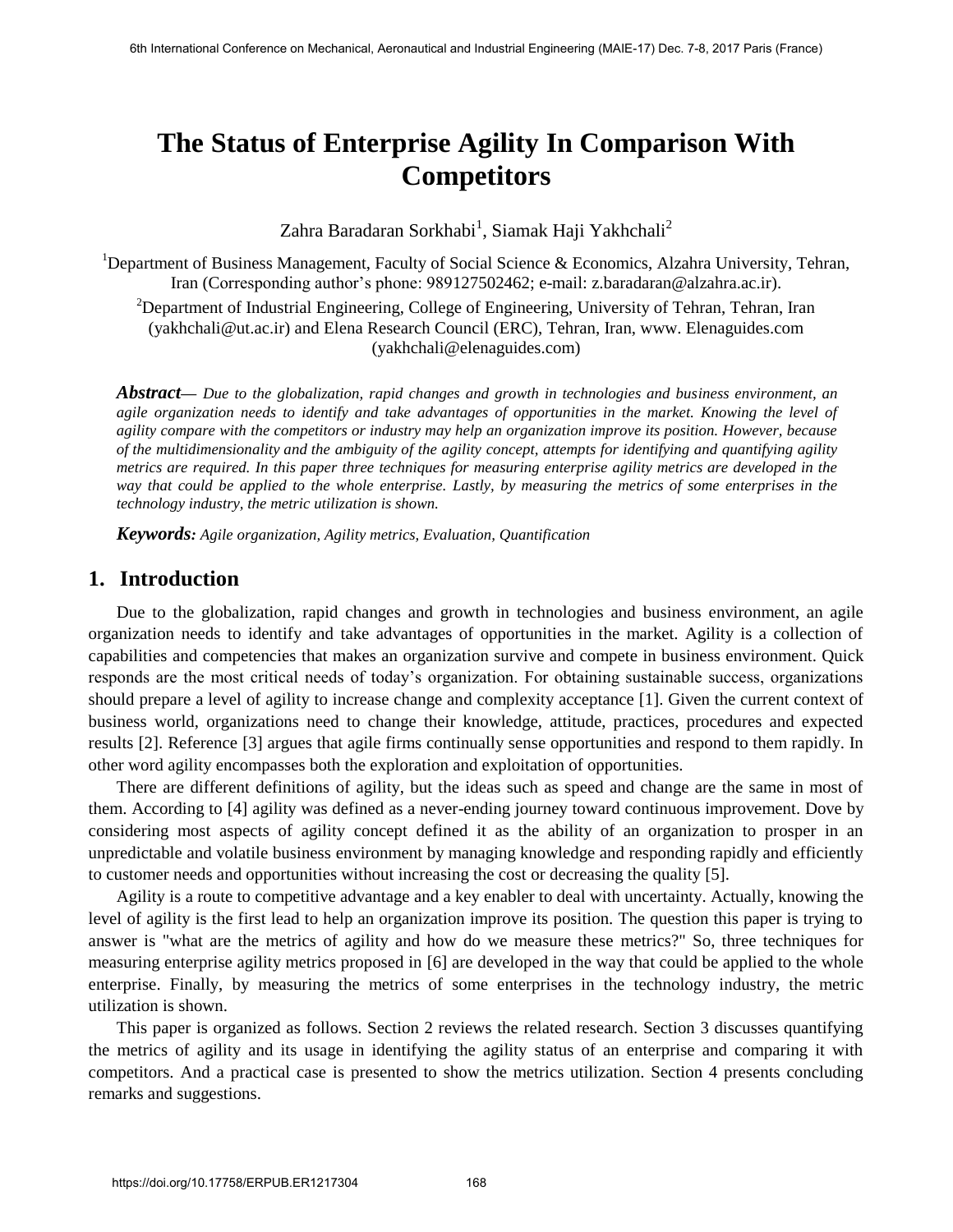# **2. Literature review**

From the late 1980s to mid-1990s, various efforts and practices for identifying origins and influencing factors of the new systems of global business have been done following the widespread political and economic developments around the world. Facing with downturn in the business and especially in the production area, United States of America for the first time took the lead of this movement. Then, experts observed that the rate of changes in the business environment is faster than the capabilities of traditional manufacturing organizations to adapt and face it. These organizations were disable and could not take the advantages of the available opportunities, therefore this might cause their bankruptcy and failure in long-term. As a result, the concept of agility that was a new concept at the beginning of the 1990s, was generated in USA after lean manufacturing and flexible production concepts for dealing with the concern about losing competitiveness of the production industry [7].

As a matter of fact, roots of agility back to agile manufacturing. Agile manufacturing is the next step of lean and flexible concepts [8]. Flexible manufacturing is the ability of a production line to reconfigure and produce different products easily. Lean manufacturing means to remove all waste from the system and minimize the usage of resources. Accordingly, agile manufacturing is a strategy that combines lean and flexible manufacturing [21].

 Furthermore, flexibility is required in organizations that changes are predictable and responding to them can be planned in advance. According to [9], flexibility is a predetermined response to predictable events and variety of defined customer requirements, but Agility is an innovative response to unpredictable changes. Attaining agility and its capability needs a long-term organizational planning. Agile organization continuously explore and exploit opportunities for gaining competitive advantage [10]. Although flexibility is an antecedent of agility [11].

Moreover, lean manufacturing is the response to the pressure of resource limitations, but agility is the response to the complexity of Continuous unpredictable changes. In other word, lean manufacturing reduces waste, improve organization performance to cope with changes and therefore attain agility [12]. In fact, lean manufacturing is an efficient production process concerned with minimization of waste in every part of organization [6]. But agility is the discovery of profitable opportunities in a competitive market [13].

Later, the characteristic of agile manufacturing was extended to all aspects of enterprise in response to the unreliable and unpredictable environment. Those features of agility that could be applied to the overall organization were flexibility, responsiveness, speed, high-quality, culture of change, integration, low complexity, customized products and competitive advantage. Actually, there were other solutions for constantly changing environment such as reengineering, virtual corporation, high performance organization, adaptive organization, agile enterprise, etc. However, all concepts had similar point that was the ability to respond to change [14].

As mentioned before, agility differs from agile manufacturing system, agility is a performance capability, while agile manufacturing system refers to a cluster of related practices. Agility, then, was used and generalized as a successful strategy for performance improvement [7]. According to [15] enterprise agility is a dynamic capability that enables a firm to create competitive advantages and enhance firm performance. Actually, by using this capability, a firm can sense customers' requirements, rivals' activities and cooperation opportunities and then respond to them quickly.

Although much has been said and written about agility, a same perspective on defining agility among experts is visionary. In literature many definitions have been proposed for agility, but none is conflicting with each other. Generally the idea of the speed and change in the business environment is common in these definitions. Accordingly, because of the novelty of the agility concept, a comprehensive definition approved by everyone has been yet impossible (see Table I).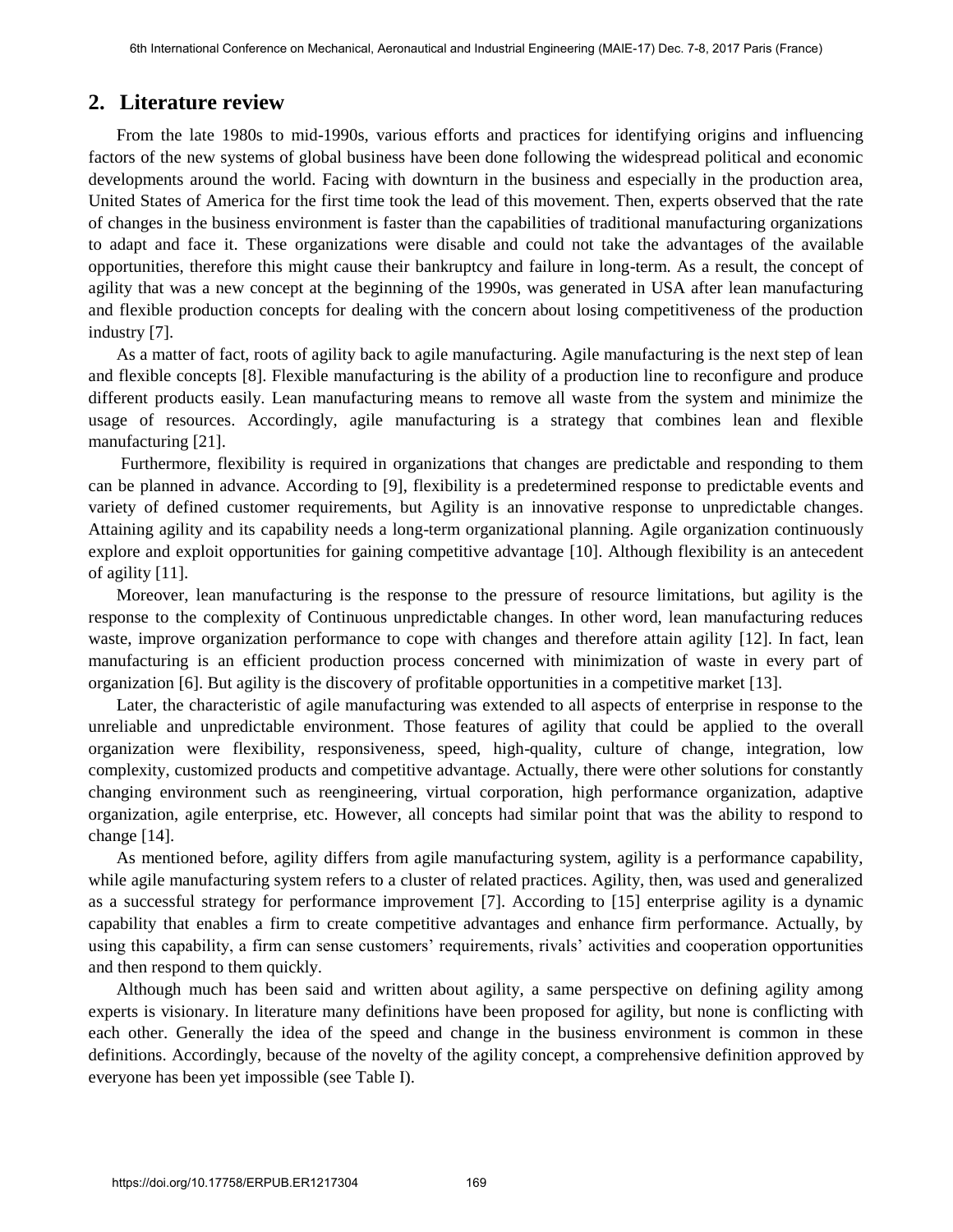| Source | Definition                                                                                                                                                                                                                                                                                                                                                       |
|--------|------------------------------------------------------------------------------------------------------------------------------------------------------------------------------------------------------------------------------------------------------------------------------------------------------------------------------------------------------------------|
| $[4]$  | Never-ending journey of continuous improvement                                                                                                                                                                                                                                                                                                                   |
| [16]   | "A successful exploration of competitive bases (speed, flexibility, innovation proactivity, quality, and profitability) through<br>the integration of reconfigurable resources and best practices in knowledge, rich environment to provide customer driven<br>products and services in a fast changing market environment."                                     |
| $[1]$  | "Agility is predominantly used to describe an approach to organizing that provides for rapid system reconfiguration in the<br>face of unforeseeable changes."                                                                                                                                                                                                    |
| $[17]$ | "A business-wide capability that embraces organizational structures, information systems, logistics processes and in<br>particular, mindsets."                                                                                                                                                                                                                   |
| $[18]$ | "Agility as constant changes in a team or organization as it evolves in its lifecycle. The changes are classified as related to:<br>(1) teamwork, (2) requirements, (3) planning, (4) technical practices, (5) quality, (6) culture, and (7) knowledge creating."                                                                                                |
| $[19]$ | "A persistent behavior or ability of a sensitive entity that exhibits flexibility to accommodate expected or unexpected<br>changes rapidly, follows the shortest time span, uses economical, simple and quality instruments in a dynamic environment<br>and applies updated prior knowledge and experience to learn from the internal and external environment." |

#### TABLE 1: AGILITY DEFINITION

Despite different perspectives are proposed for agile organizations, agility could be defined in terms such as sensing, responding, learning, adaptability, resilience, innovation, concurrency and efficiency [20]. As a matter of fact, study of Worley and Lawler shows that agility forms are different in every organization [21]. It is important to note that not all organizations define agility the same way and not all of them can or should be agile. Actually, organizations should focus on proper features, by considering internal capabilities, opportunities and industry.

In literature, there are diverse approaches in treating the agility issue which can be classified as four categories [20]: the identification of the capabilities of agility, the recognition of the agility levels, the proposition of conceptual framework and the measurement of agility. The following part deals with the fourth category and investigate methods and approaches of measuring agility. Indeed, knowing the degree of an organizational agility is vital in future planning and helps managers to understand to what extent their organization is required to be agile [22].

The dimensions of agility measured in researches are also different. Reference [20] points out that agility has three dimensions: operational agility (the ability to use business opportunities quickly, properly and costefficiently), customer agility (the ability to learn from customers as well as explore and exploit the new identified business opportunities) and partnership agility (the ability to strength business partner's competencies and knowledge). Also, it proposed a fuzzy logic based assessment model for measuring the Information System agility. In addition, According to [23], dimensions of business agility consists of market agility, network agility and operational agility. In this paper a six step measurement framework is proposed to quantifying the overall business agility of a company.

Because of different scopes of identifying the conceptual framework and dimensions of agility, developing comprehensive measurement metrics is still difficult due to the multidimensionality and ambiguity of agility concept [15]. However, researchers have been trying to quantify agility and identify its metrics. For example, Yauch developed a quantitative, objective metric of agility that could be applied to manufacturing organizations [24]. This approach was based on the definition of agility as being prosper in a competitive and constantly changing environment. Level of environmental turbulence and degree of organizational success are two dimensions of proposed model. Therefore, in a  $2 \times 2$  conceptualized matrix, if an organization exhibit a highlevel of turbulence and a high degree of success it will be considered an agile organization. Furthermore, for evaluating the agility level, the fuzzy methods are used by researches [25]. For instance, by using Multi Grade Fuzzy and Fuzzy logic approach an agility assessment was done and the purpose was benchmark this approach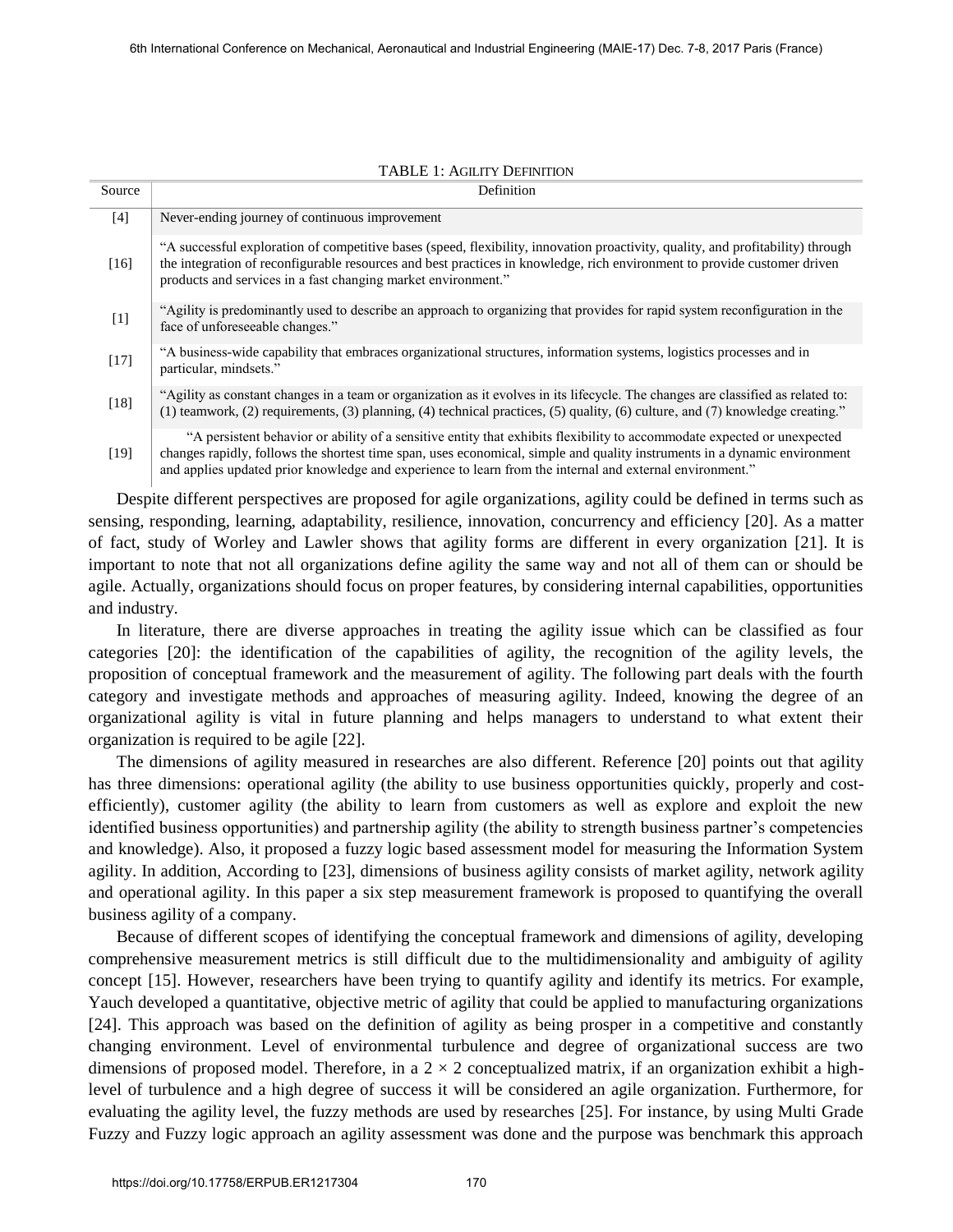in a manufacturing organization [26].

Recently another measurement model is proposed by Aravindraj and Vinodh that is a comprehensive 40 criteria agility measurement model. Implemented in an Indian manufacturing organization, the model is used for measuring agility level [27].

Actually, different definitions of agility may result in different perspectives of agility assessment. Therefore, practitioners first must decide what Agility means to them and then try to assess it [28].

# **3. Quantification of Agility Metric**

Agility measurement methods generally have the lack of attention to the level of agility required by the enterprise to evaluate and compare with competitors. In fact, in evaluating the agility, two matters should be considered: first, the required level of agility regarding the intensity of environmental changes and changes in customer needs and second, the status of the enterprise compared with its competitors and industry.

This paper improved quantification techniques of certain metrics that are critical in assessing an enterprise agility regarding the industry and competitors. These techniques were proposed in [6], but in this paper each technique has been changed so that it could be more practical. Actually, these changes provide the opportunity for enterprises to compare themselves with best practices or competitors. Three agility metrics proposed in this paper can be computed using financial data of the enterprise and data available in the internet and websites from competitors and industry. In the following section three metrics are discussed.

## **A. Market Share Metric**

Measuring the growth of market share of an enterprise is the first and most important action. The first focus of any enterprise is to capture as much as market share to increase the profit. According to [29], Overall market share is "the company's sales expressed as a percentage of total market sales". In other words, the market share can be defined as the percentage of market's total sales that is earned by an enterprise over a specified time period. Market share is calculated by taking the enterprise's sales over the period and dividing it by the total sales of the industry over the same period [30]. Some parameters that may affect the market share of an enterprise are the quality and quantity of responses to customer demands. As a result, according to [6] adapting to customer demands and responding properly to them increases market share. Therefore, the growth of the market share is a good indicator of agility because it shows better responding to environment changes and customer needs. So, it makes it possible to compare the firm's growth of market share with that of its competitors.

Reference [6] for measuring this metric used the division of market share of one product in period (n) to the market share of that product in period (1) and these numbers are replaced with the total sale of one product in period (n) to the total sale of that product in period (1). Here, as in (1), we can calculate the growth of market share as an agile metric for the whole enterprise (the formula is denoted as AG(Ms)):

$$
AG(MS) = \frac{\text{Total sale of}}{\text{Total sale of an enterprise in period 1}}\tag{1}
$$

The value greater than 1 is preferred. This metric provides the ability to compare any two types of firms without them having to have the similar products.

## **B. Responsiveness Metric**

An agile enterprise tries to satisfy its customers and employees in a volatile and unpredictable business condition. Therefore, Agility is a vital capability, especially when defined as the ability of an enterprise to respond rapidly to changes of customer and market demands [15]. There have been many discussions about change and there is nothing new about it. Nevertheless, change occurs faster than before and makes some enterprises to fail in the turbulent environment. According to [31] each enterprise faces various changes, but the general areas of change can be categorized as: change in customer demands [32], market volatility, intense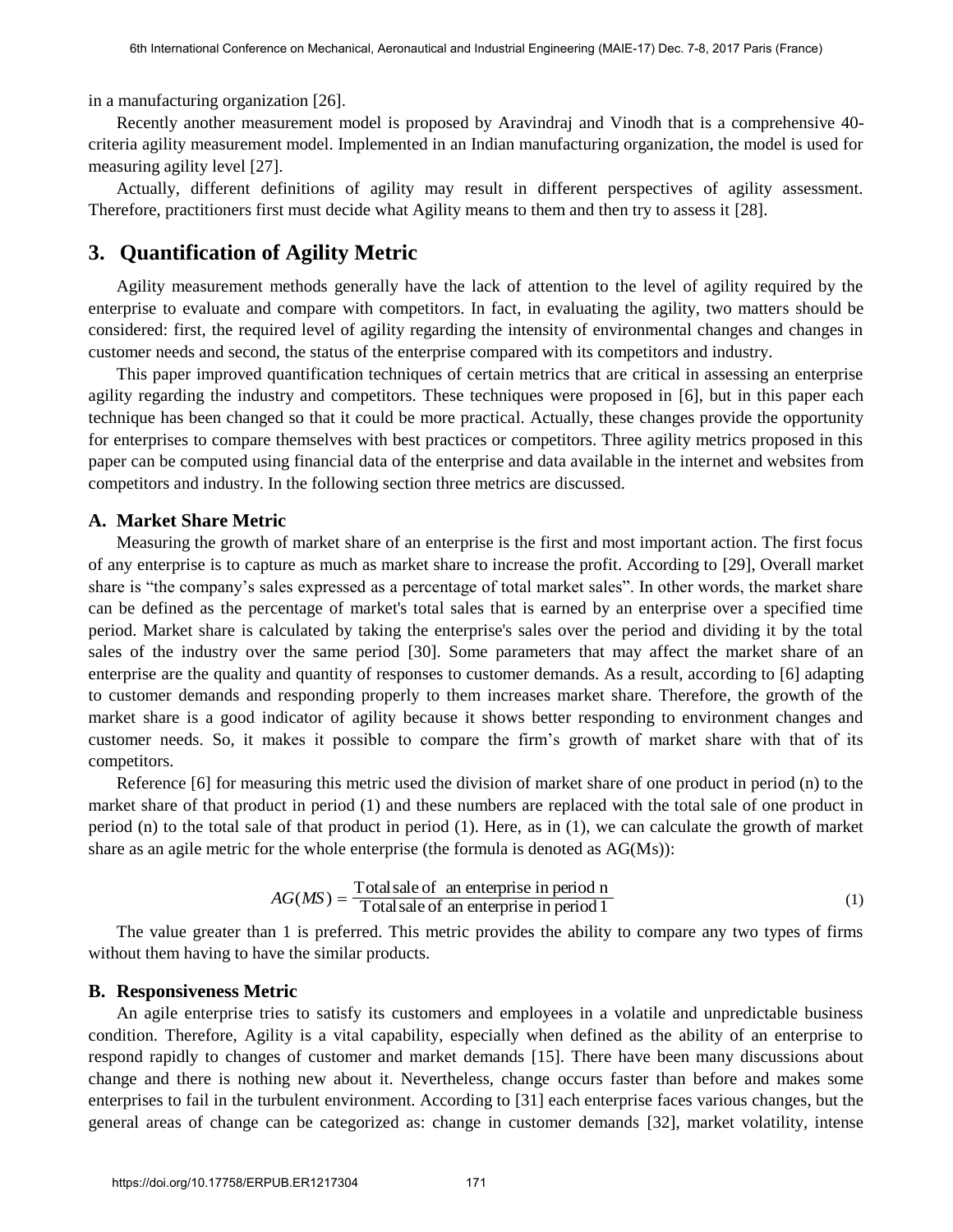competition, accelerating technological changes and finally change in social factors.

Accordingly, agile enterprises should make appropriate responses to prosper in the volatile and unpredictable market. Such enterprises, therefore, should have responsiveness element which means the ability to sense/identify changes and to respond reactively or proactively in a shortest possible time [33].

The ability to respond to uncertain changes is the most important element of being agile. Enterprise that responds to uncertain changes more efficiently and effectively, will gain more market share and naturally get prospered. The utility curve for responsiveness can be assumed as the shape in "Figure 1".

It should be mentioned that acceptable range of response time is not the same among industries. So, in quantifying responsiveness metric, it should be kept in mind to compare the enterprise with competitors or industry. As shown in "Figure 2", Enterprise A has a quicker response time and a shorter new product development cycle than of the industry.



Fig. 1: Utility curve for responsiveness [34]



Fig. 2: New product development cycle for enterprise a versus industry development cycle [34]

The responsiveness metric is shown as in (2).

SS metric is shown as in (2).

\nAveragetime for introducing new products for industry

\nAc(Re) = 
$$
\frac{\text{Averagetime for introducing new products for measured enterprise}}{\text{Averagetime for introducing new products for measured enterprise}}
$$
\n(2)

A value much larger than 1 is more desired. The formula is given in detail in (3). It is obvious that number of the enterprises should not be less than two.

$$
AG(Re) = \frac{\text{Number of new products for the enterprise within a specified period}}{\text{Number of new products of the enterprise and its competitors within a specified period}} \tag{3}
$$

Number of the enterprises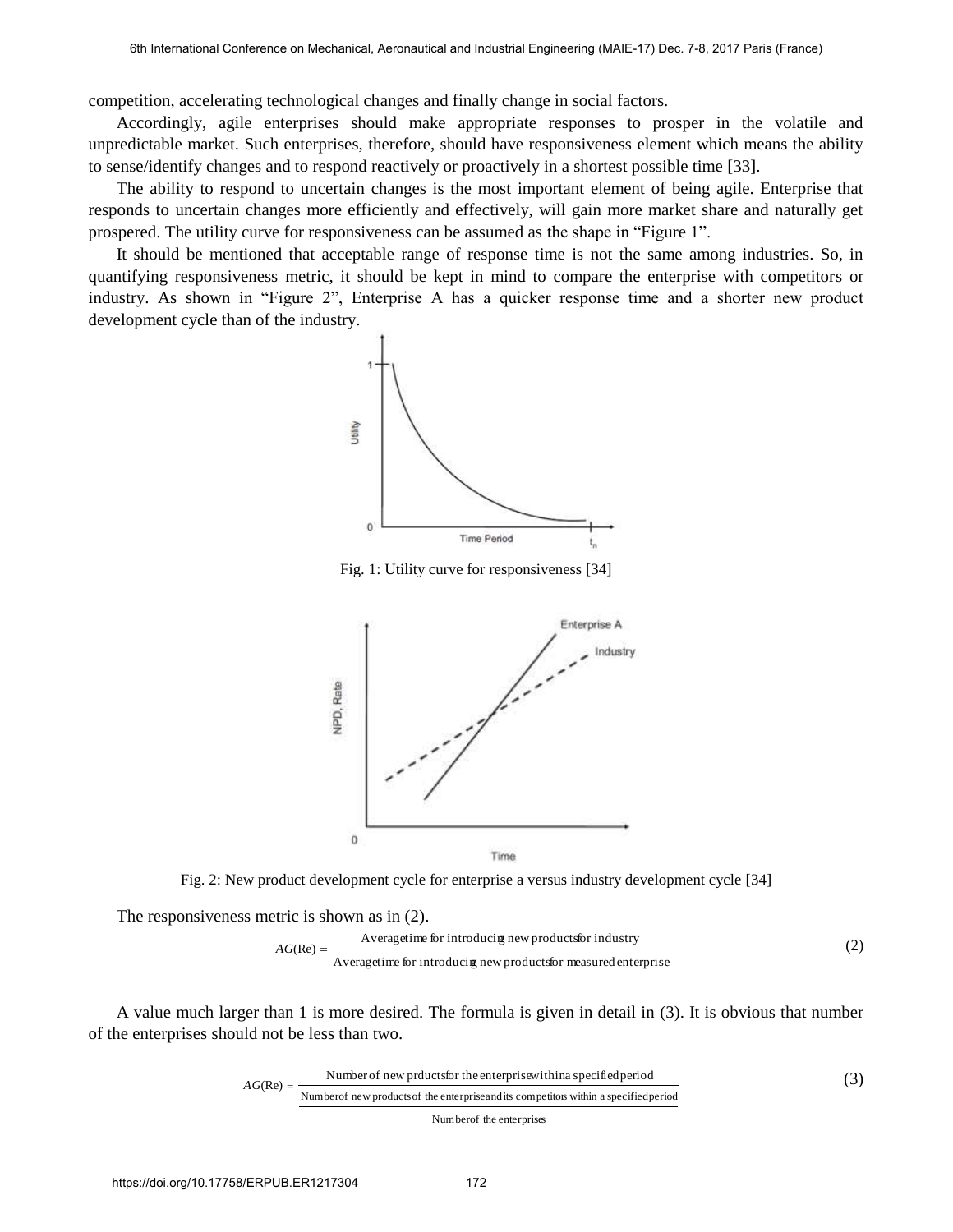### **C. Cost-effectiveness Metric**

Cost-effectiveness metric checks the efficiencies of allocation of investments [35]. The enterprise might be changed with the changing environment, but in an effective way. Because it is not possible to find the costs and sales of every product, and finding a common product in the enterprise and its competitors or industry to compare is not always available, we can use total costs and total sales to calculate this metric. There are two popular ways to find cost-effectiveness metric, as

$$
Cost - effective n \text{ ess} = \frac{Cost}{Sale}
$$
 (4)

Operating Expression Ratio = 
$$
\frac{\text{Operating Express}}{\text{Revenue}}
$$
 (5)

The cost-effectiveness metric proposed in this paper is shown in (6). The value should be equal or greater than 1 (preferably greater than 1 for agile enterprise).

$$
AG (Ce) = \frac{\frac{\text{Industy total cost}}{\text{Interprise total sale}}}{\text{Enterprise total cost}} \tag{6}
$$

## **4. Calculating Adobe system Inc. agility metrics**

Given that many works have been done on agility in computer and information technology [8], [3], [15] and as technology sector is in the most agile categories, some enterprises of technology sector are selected to show how to use the proposed metrics and associated formulas. For measuring an enterprise agility metrics by proposed metrics it is necessary to collect data from competitors or industry either. For example, for calculating Adobe Systems Incorporation's agility metrics, which is in the application software industry, data is also gathered from its competitors such as salesforce.com, Microsoft Corporation, Oracle Corporation, Red Hat, Inc., etc. These enterprises are in S&P 500 and data has been collected between the years 2007 to 2011. It's necessary to mention that the gathered data might be incomplete and imprecise. The following section will be divided in four brief sections, the first three sections deal with the use of agility metrics and the last section presents the analyses of the results.

#### **A. Market Share Metric**

As mentioned before, it is required to have the total sale of two periods (period n and period 1). Adobe System Incorporation's total sale in 2011 and 2007 equals 4216.26 and 3158 respectively. All financial data should be multiplied by 1,000,000. So, according to "(2)", market share metric is simply calculated as:

$$
AG(Ms) = \frac{4216.26}{3158} = 1.34
$$

#### **B. Responsiveness Metric**

According to (3), AG(Re) of Adobe System Inc. can be obtained. The number of new products, launches or releases of this incorporation between the years 2007 and 2011 was 14 ("Adobe Systems," 2013), while the total sum of new products for industry for the same years was 85 for seven enterprises (detailed information is shown in Table 1).

$$
AG(\text{Re}) = \frac{14}{\frac{85}{7}} = 1.15
$$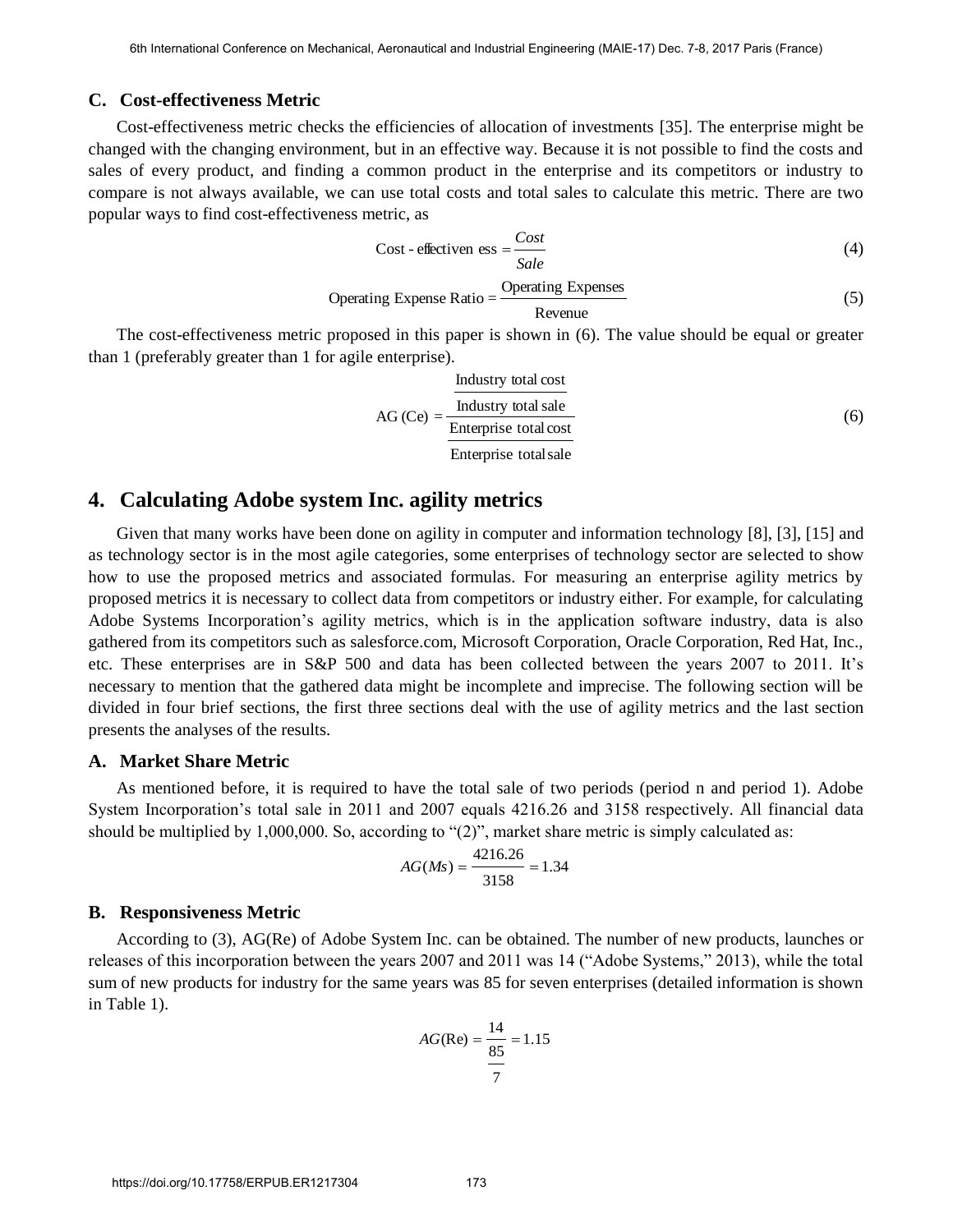## **C. Cost-effectiveness Metric**

By using (6), cost-effectiveness metric only for the year 2011 is calculated. So, total cost and total sale of Adobe System Inc. respectively equals 438 and 4216.26 for year 2011 and sum of total costs and total sales of all seven enterprises for 2011 equals 32684 and 124494.26.

$$
AG(Ce) = \frac{\frac{32684}{124494.26}}{\frac{438}{4216.26}} = 2.53
$$

### **D. Analyzing the Status of Adobe Compared to Competitors**

All metrics calculated for six other companies in application software industry are shown in Table 2. TABLE 2: AGILITY METRICS FOR ADOBE SYSTEM INC. AND ITS COMPETITORS

| Company Name                    | <b>Total Sale</b><br>2011 | Total sale<br>2007 | Total cost<br>2011 | Number of<br>Launches<br>$(2007 - 2011)$ |       | AG(Ms) AG(Re) AG(Ce) |      |
|---------------------------------|---------------------------|--------------------|--------------------|------------------------------------------|-------|----------------------|------|
| Adobe Systems Inc.              | 4216.26                   | 3158               | 438                | 14                                       | 1.34  | 1.15                 | 2.53 |
| BMC Software Inc.               | 2065                      | 1580               | 484                | 7                                        | 1.31  | 0.58                 | 1.12 |
| Salesforce.com                  | 1657                      | 497                | 324                | 13                                       | 3.33  | 1.07                 | 1.34 |
| Microsoft Corporation           | 69943                     | 51122              | 15575              | 13                                       | 1.37  | 1.07                 | 1.18 |
| <b>Oracle Corporation</b>       | 35622                     | 17996              | 8398               | 12                                       | 1.98  | 0.99                 | 1.11 |
| Red Hat, Inc.                   | 909                       | 401                | 150                | 16                                       | 2.28  | 1.32                 | 1.59 |
| Automatic Data Processing, Inc. | 10082                     | 10038              | 7315               | 10                                       | 1.004 | 0.82                 | 0.36 |
| Sum                             | 124494.26                 |                    | 32684              | 85                                       |       |                      |      |

The data provided in Table 2 shows that the status of Adobe System Inc. compared with its competitors is satisfying. The growth of market share between 2007 and 2011 is convincing. However, some competitors such as Salesforce.com, Microsoft Corporation and Red Hat, Inc. obtain a better number in this metric. Therefore, Adobe needs to investigate in some strategies to achieve bigger market share. Adobe has an acceptable situation in responsiveness metric and the best position in the cost-effectiveness metric between competitors.

# **5. Conclusion**

The research conducted in this paper dealt with the problem of assessing the agility metrics of an enterprise. The technique represented here is useful for identifying the status and improving the agility level of an enterprise and comparing it with competitors. Three proposed metrics of agility are calculated for some application software enterprises and results are discussed. The techniques proposed here are useful in any market and industry. Therefore, future research in different market sectors can demonstrate the utility of methodologies and metrics.

# **6. Acknowledgment**

The Authors would like to extend their thanks to the anonymous reviewer for valuable feedbacks which helped us to improve the paper.

# **7. References**

- [1] J. Gosling, L. Purvis, and M. M. Naim, "Supply chain flexibility as a determinant of supplier selection," International Journal of Production Economics, vol. 128, no. 1, pp. 11–21, 2010.
- [2] I. McCarthy and C. Tsinopoulos, "Strategies for agility: an evolutionary and configurational approach," Integrated Manufacturing Systems, vol. 14, no. 2, pp. 103–113, 2003.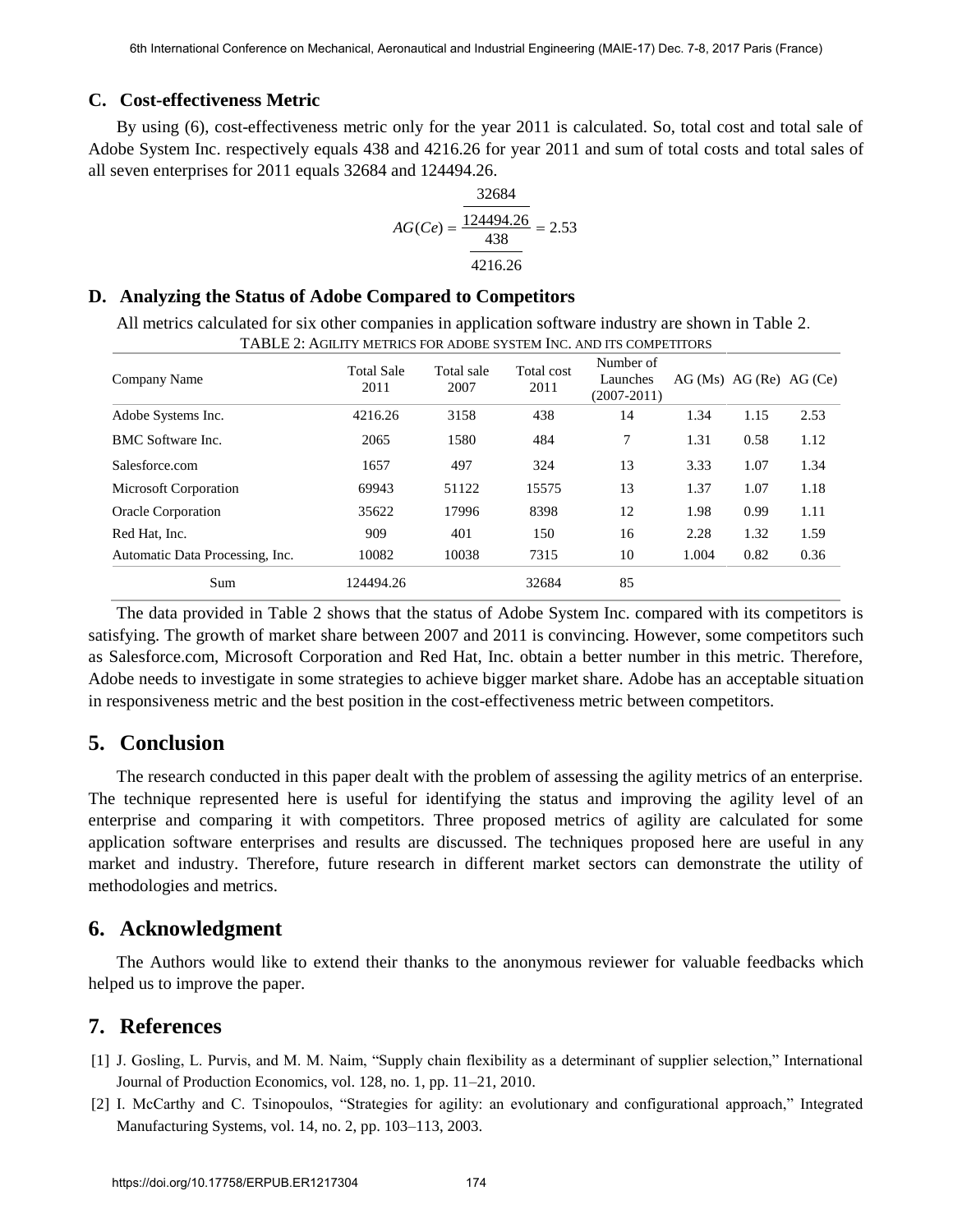- [3] F.-M. Tseng, Y.-J. Chiu, and J.-S. Chen, "Measuring business performance in the high-tech manufacturing industry: A case study of Taiwan's large-sized TFT-LCD panel companies," Omega, vol. 37, no. 3, pp. 686–697, 2009.
- [4] C. A. Yauch, "Measuring agility as a performance outcome," Journal of Manufacturing Technology Management, vol. 22, no. 3, pp. 384–404, 2011.
- [5] "Market Share Definition | Investopedia." [Online]. Available: http://www.investopedia.com/terms/m/marketshare.asp. [Accessed: 22-Oct-2015].
- [6] Marketing Management: Millennium Edition, 10 edition. Upper Saddle River, N.J: Prentice Hall, 1999.
- [7] G. D. Putnik and G. D. Putnik, "Lean vs agile from an organizational sustainability, complexity and learning perspective," The Learning Organization, vol. 19, no. 3, pp. 176–182, 2012.
- [8] R. Dove, "Knowledge management, response ability, and the agile enterprise," Journal of knowledge management, vol. 3, no. 1, pp. 18–35, 1999.
- [9] T. R. Chung, T.-P. Liang, C.-H. Peng, and D.-N. Chen, "Knowledge Creation and Firm Performance: Mediating Processes from an Organizational Agility Perspective.," in AMCIS, 2010, p. 478.
- [10] S. Jalali, C. Wohlin, and L. Angelis, "Investigating the applicability of Agility assessment surveys: A case study," Journal of Systems and Software, vol. 98, pp. 172–190, 2014.
- [11] N. Roberts and V. Grover, "Investigating firm's customer agility and firm performance: The importance of aligning sense and respond capabilities," Journal of Business Research, vol. 65, no. 5, pp. 579–585, 2012.
- [12] S. Aravindraj and S. Vinodh, "Forty criteria based agility assessment using scoring approach in an Indian relays manufacturing organization," Journal of Engineering, Design and Technology, vol. 12, no. 4, pp. 507–518, 2014.
- [13] A. Ganguly, R. Nilchiani, and J. V. Farr, "Evaluating agility in corporate enterprises," International Journal of Production Economics, vol. 118, no. 2, pp. 410–423, 2009.
- [14] Y.-H. Tseng and C.-T. Lin, "Enhancing enterprise agility by deploying agile drivers, capabilities and providers," Information Sciences, vol. 181, no. 17, pp. 3693–3708, 2011.
- [15] N. Roberts, "Digitally Enhancing Customer Agility and Competitive Activity: How Firms Use Information Technology to Sense and Respond to Market Opportunities in Hypercompetitive Environments," 2009.
- [16] J. Bröchner and U. Badenfelt, "Changes and change management in construction and IT projects," Automation in Construction, vol. 20, no. 7, pp. 767–775, 2011.
- [17] I. Pahlke, M. Wolf, R. Beck, and S. Kempf, "Business agility within IS value research-proposing a measurement framework.," in ECIS, 2011.
- [18] M. van Oosterhout, Business agility and information technology in service organizations. Erasmus Research Institute of Management (ERIM), 2010.
- [19] C. G. Worley and E. E. Lawler, "Built to change organizations and responsible progress: Twin pillars of sustainable success," Research in organizational change and development, vol. 18, pp. 1–49, 2010.
- [20] Chyan Yang and Hsian‐Ming Liu, "Boosting firm performance via enterprise agility and network structure," Management Decision, vol. 50, no. 6, pp. 1022–1044, Jun. 2012.
- [21] J. Sarkis, "Benchmarking for agility," Benchmarking: An International Journal, vol. 8, no. 2, pp. 88–107, 2001.
- [22] S. Vinodh and S. Aravindraj, "Benchmarking agility assessment approaches: a case study," Benchmarking: An International Journal, vol. 22, no. 1, pp. 2–17, 2015.
- [23] E. S. Bernardes and M. D. Hanna, "A theoretical review of flexibility, agility and responsiveness in the operations management literature: Toward a conceptual definition of customer responsiveness," International Journal of Operations & Production Management, vol. 29, no. 1, pp. 30–53, 2009.
- [24] B. Sherehiy, W. Karwowski, and J. K. Layer, "A review of enterprise agility: Concepts, frameworks, and attributes," International Journal of industrial ergonomics, vol. 37, no. 5, pp. 445–460, 2007.
- [25] M. Christopher and D. Towill, "An integrated model for the design of agile supply chains," International Journal of Physical Distribution & Logistics Management, vol. 31, no. 4, pp. 235–246, 2001.
- [26] A. Qumer and B. Henderson-Sellers, "An evaluation of the degree of agility in six agile methods and its applicability for method engineering," Information and Software Technology, vol. 50, no. 4, pp. 280–295, Mar. 2008.
- [27] R. Imache, S. Izza, and M. Ahmed-Nacer, "An enterprise information system agility assessment model," 2012.